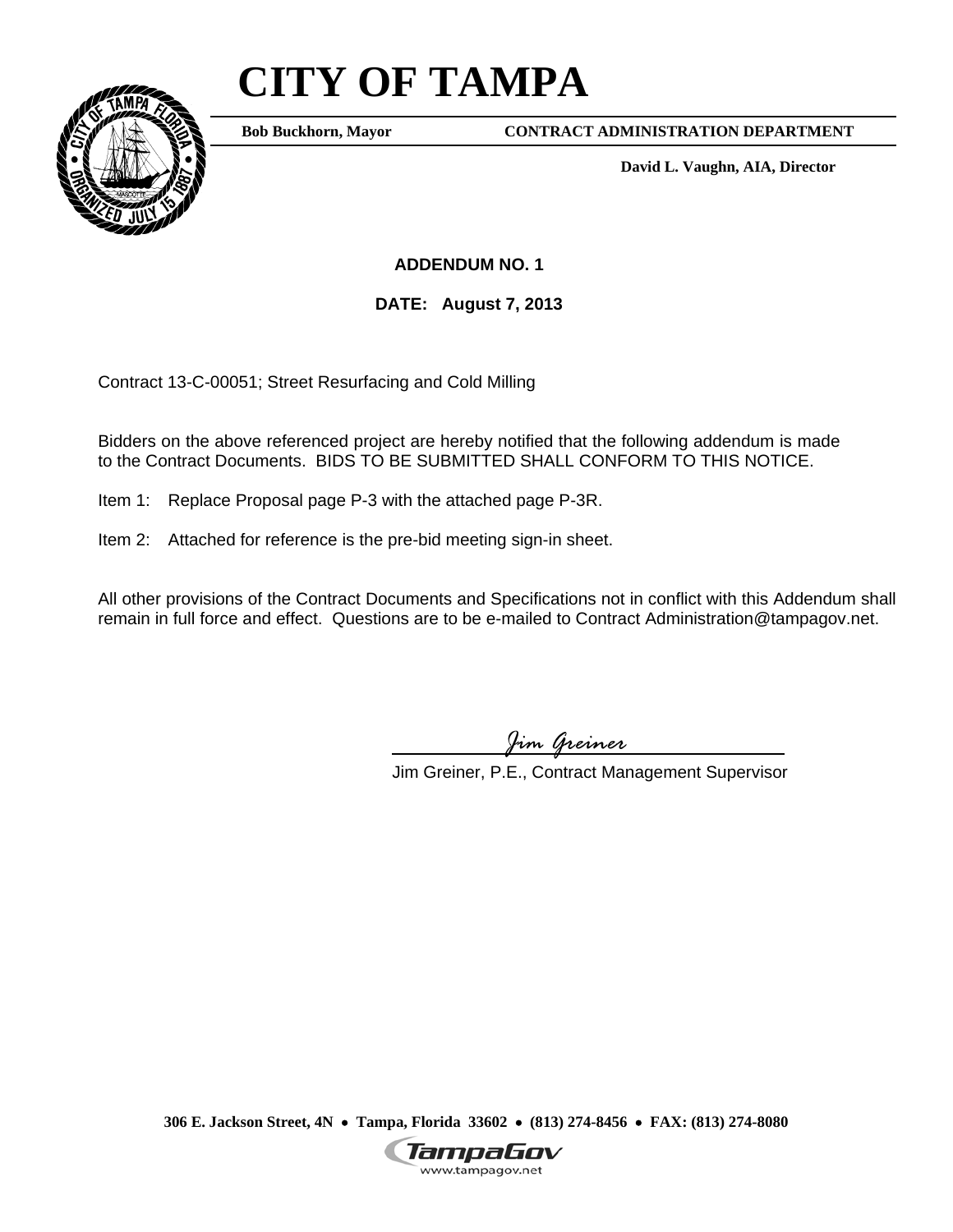|                 |                                                            |      | Approx.  |                                                        |                          |                             |
|-----------------|------------------------------------------------------------|------|----------|--------------------------------------------------------|--------------------------|-----------------------------|
| Item No.        | <b>Description</b>                                         | Unit | Quantity | Unit Price In Words                                    | <b>Unit Price</b>        | <b>Total Price for Item</b> |
| $\mathbf 1$     | Furnish and Install FDOT Type SP 12.5<br>Asphaltic Concree | Ton  | 15,000   |                                                        | \$                       | \$                          |
| $\overline{2}$  | Furnish and Install FDOT Type SP 9.5<br>Asphaltic Concrete | Ton  | 20,000   |                                                        | \$                       | $\mathcal{S}$               |
| $\mathfrak{Z}$  | Cold Milling (0" to 1.5" Depth)                            | SY   | 175,000  |                                                        | \$                       | \$                          |
| 4               | Cold Milling (Over 1.5" to 3.0" Depth)                     | SY   | 120,000  |                                                        | \$                       | \$                          |
| $5\phantom{.0}$ | White Line - 6 inch Width                                  | LF   | 20,000   |                                                        | \$                       | Ŝ.                          |
| 6               | Yellow Line - 6 inch Width                                 | LF   | 20,000   |                                                        | \$                       |                             |
| $\overline{7}$  | SP-11.16 Owner's Construction<br>Contingency               | LS   |          | \$300,000.00 Three hundred thousand dollars and 00/100 | N/A                      | \$300,000.00                |
|                 |                                                            |      |          |                                                        | TOTAL COMPUTED PRICE: \$ |                             |